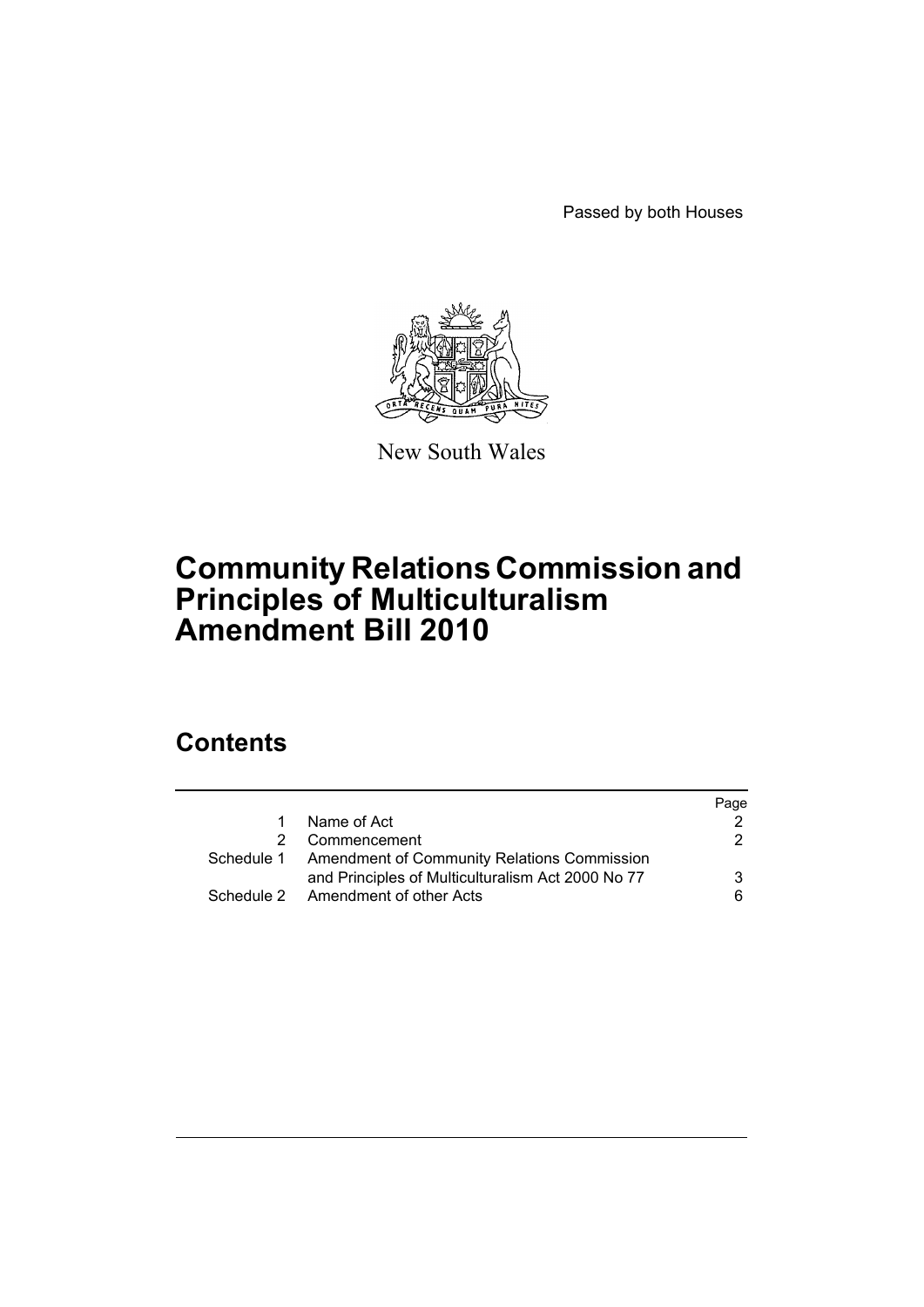*I certify that this PUBLIC BILL, which originated in the LEGISLATIVE COUNCIL, has finally passed the LEGISLATIVE COUNCIL and the LEGISLATIVE ASSEMBLY of NEW SOUTH WALES.*

*Legislative Council 2010* *Clerk of the Parliaments*



New South Wales

# **Community Relations Commission and Principles of Multiculturalism Amendment Bill 2010**

Act No , 2010

An Act to amend the *Community Relations Commission and Principles of Multiculturalism Act 2000* in relation to the principles of multiculturalism and the functions of the Community Relations Commission; and for other purposes.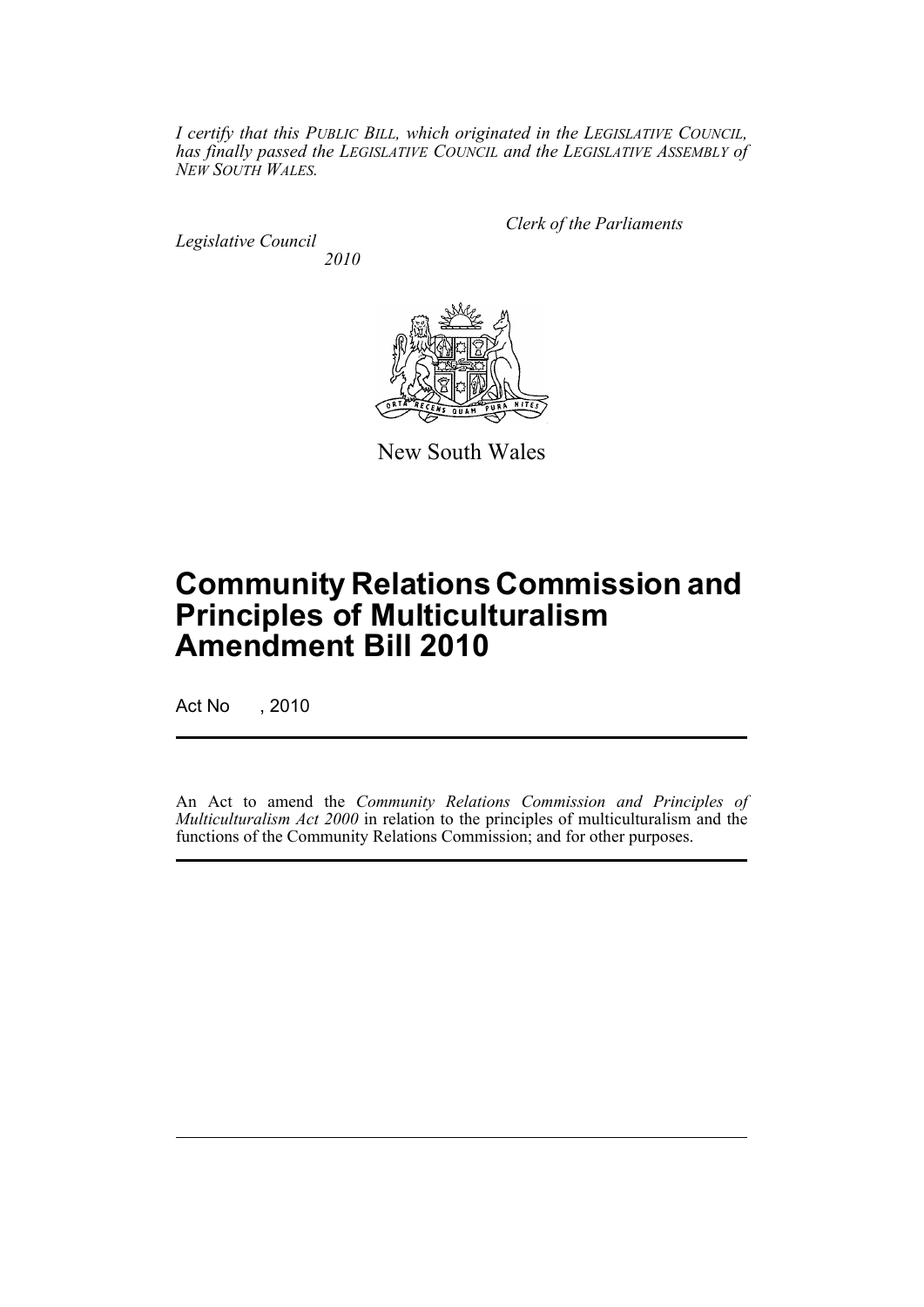#### <span id="page-2-0"></span>**The Legislature of New South Wales enacts:**

#### **1 Name of Act**

This Act is the *Community Relations Commission and Principles of Multiculturalism Amendment Act 2010*.

#### <span id="page-2-1"></span>**2 Commencement**

- (1) Except as provided by subsection (2), this Act commences on the date of assent to this Act.
- (2) Schedule 2.4 commences, or is taken to have commenced, on 30 June 2010.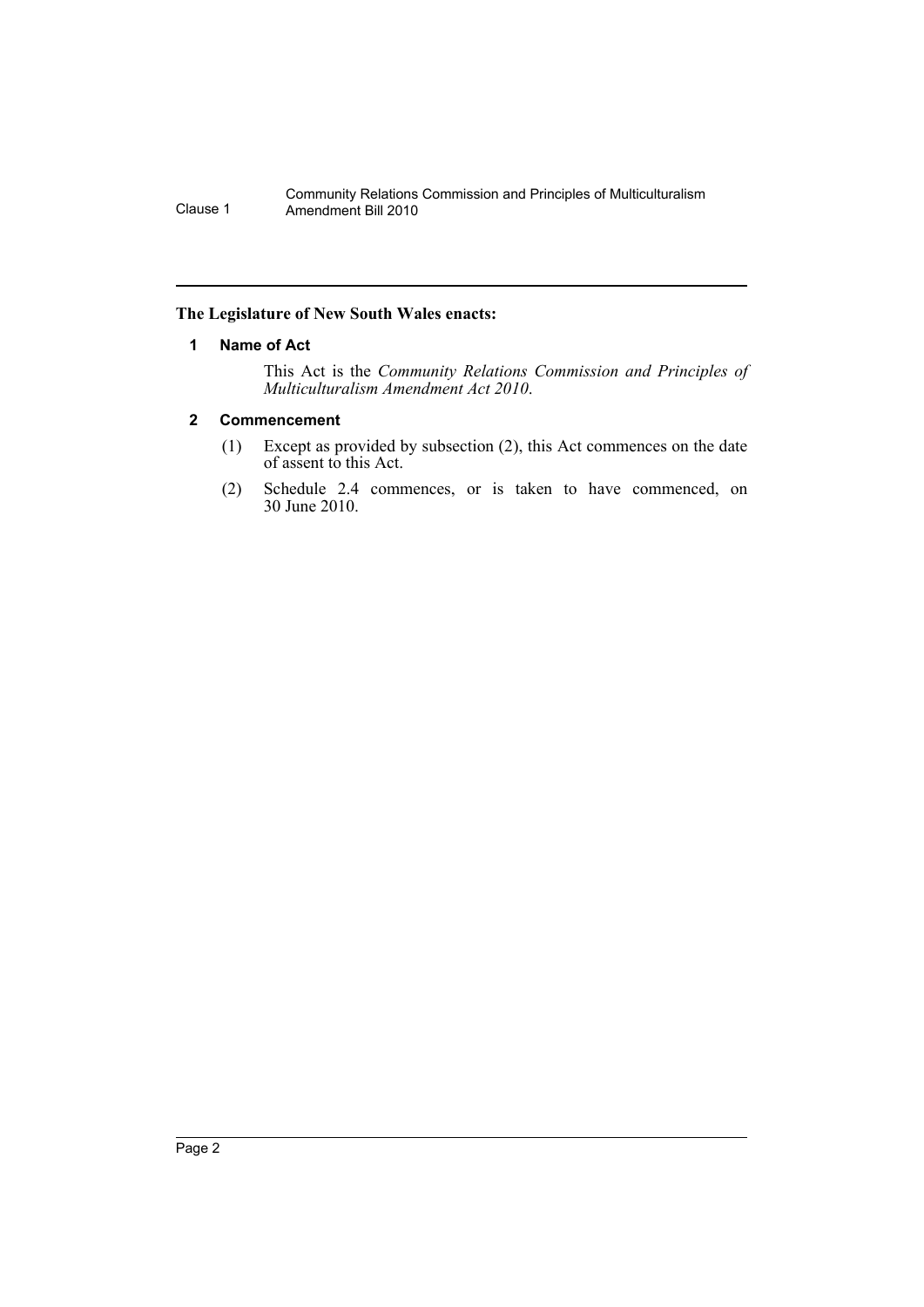Amendment of Community Relations Commission and Principles of Multiculturalism Act 2000 No 77

Schedule 1

# <span id="page-3-0"></span>**Schedule 1 Amendment of Community Relations Commission and Principles of Multiculturalism Act 2000 No 77**

#### **[1] Section 3 Principles of multiculturalism**

Omit section 3 (1) and (2). Insert instead:

- (1) Multiculturalism is founded on the following principles (the *principles of multiculturalism*):
	- (a) the people of New South Wales are of different linguistic, religious, racial and ethnic backgrounds who, either individually or in community with other members of their respective groups, are free to profess, practise and maintain their own linguistic, religious, racial and ethnic heritage,
	- (b) all individuals in New South Wales, irrespective of their linguistic, religious, racial and ethnic backgrounds, should demonstrate a unified commitment to Australia, its interests and future and should recognise the importance of shared values governed by the rule of law within a democratic framework,
	- (c) all individuals in New South Wales should have the greatest possible opportunity to contribute to, and participate in, all aspects of public life in which they may legally participate,
	- (d) all individuals and institutions should respect and make provision for the culture, language and religion of others within an Australian legal and institutional framework where English is the common language,
	- (e) all individuals should have the greatest possible opportunity to make use of and participate in relevant activities and programmes provided or administered by the Government of New South Wales,
	- (f) all institutions of New South Wales should recognise the linguistic and cultural assets in the population of New South Wales as a valuable resource and promote this resource to maximise the development of the State.
- (2) Parliament recognises that the principles of multiculturalism are based on citizenship. The expression *citizenship* is not limited to formal Australian citizenship, but refers to the rights and responsibilities of all people in a multicultural society.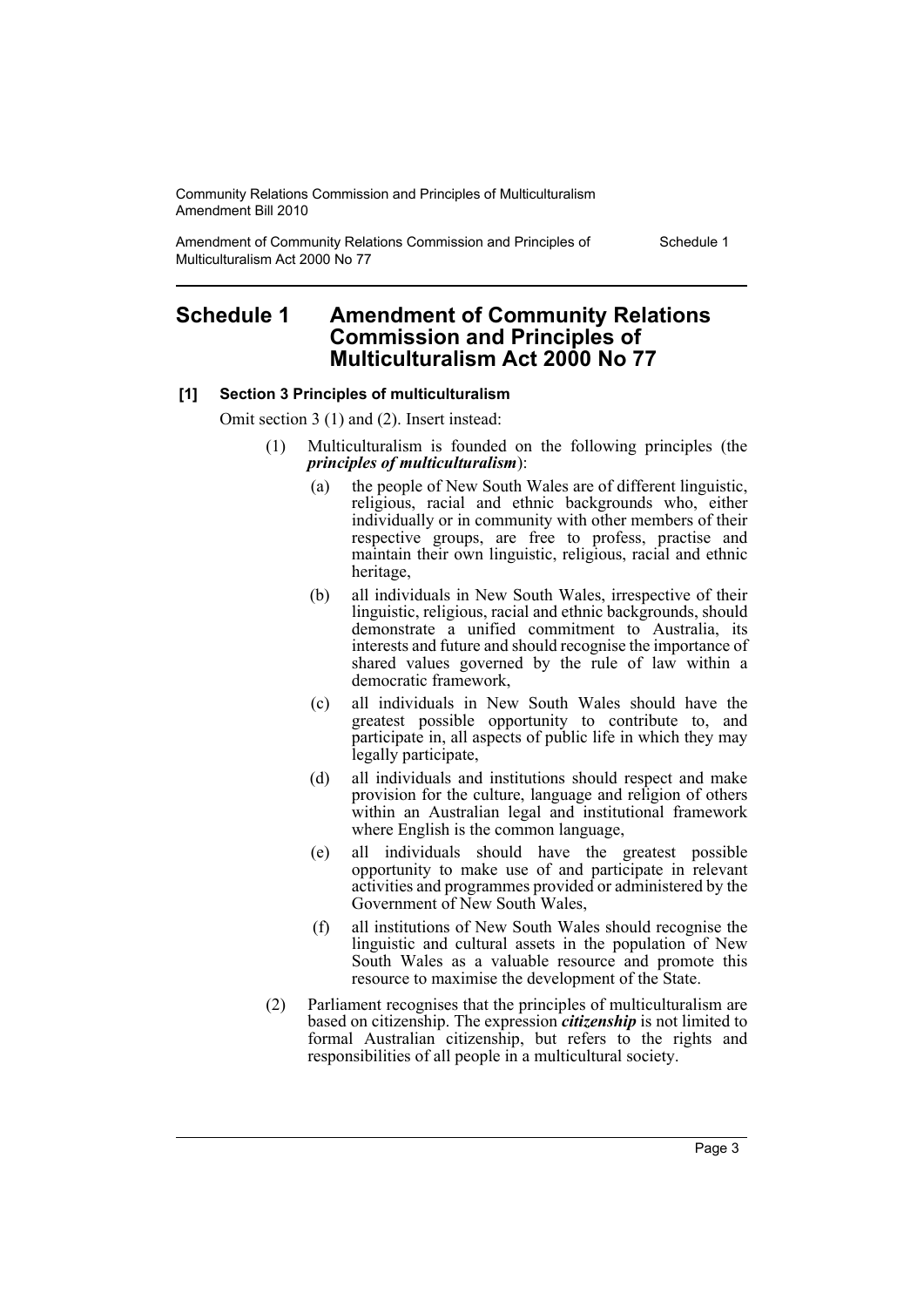Schedule 1 Amendment of Community Relations Commission and Principles of Multiculturalism Act 2000 No 77

### **[2] Section 13 Functions of Commission**

Omit section 13 (1) (c). Insert instead:

(c) to research or investigate and report to the Minister on any matter relating to its objectives that the Commission considers appropriate or that the Minister refers to the Commission for research or investigation and report,

#### **[3] Section 13 (1) (f1)**

Insert after section 13 (1) (f):

(f1) to provide a single coordination point for integrated responses to emerging issues associated with cultural diversity,

#### **[4] Section 13 (1) (g)**

Insert ", so as to facilitate consistency across authorities on issues associated with cultural diversity" after "services".

#### **[5] Section 13 (1) (m1)**

Insert after section 13 (1) (m):

(m1) to refer matters relating to discrimination and racial vilification to the Anti-Discrimination Board,

#### **[6] Section 14 Reporting on state of community relations**

Omit "March" from section 14 (3). Insert instead "April".

#### **[7] Section 18 Financial year**

Omit "*Annual Reports (Departments) Act 1985*" from the note.

Insert instead "*Annual Reports (Statutory Bodies) Act 1984*".

## **[8] Schedule 1 Provisions relating to commissioners**

Omit clause 2 (3). Insert instead:

- (3) During any absence of a full-time Chairperson, a person appointed to act in the office of Chairperson under Chapter 2 of the *Public Sector Employment and Management Act 2002* may attend any meeting of the Commission, but:
	- (a) is not entitled to preside at the meeting, and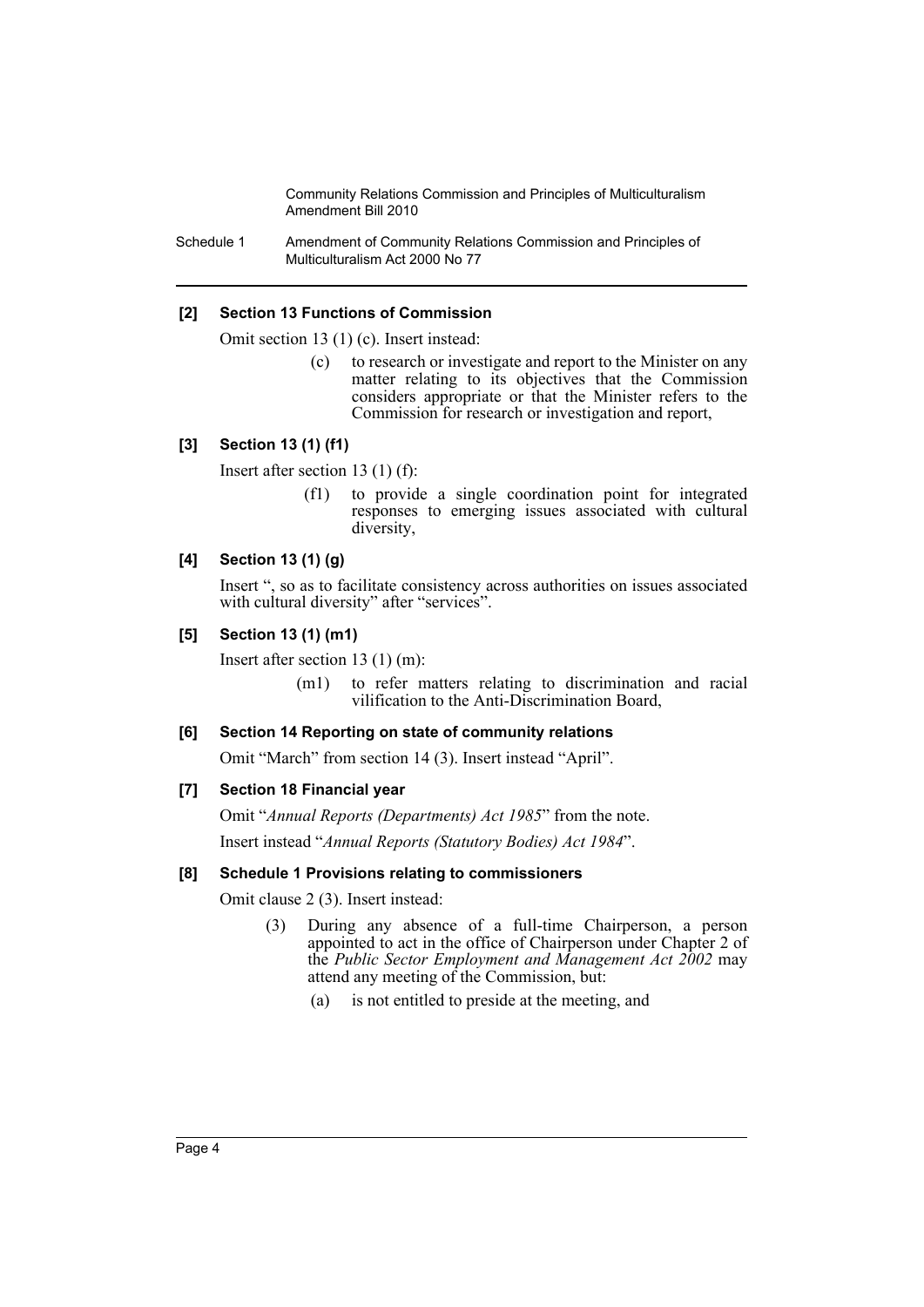Amendment of Community Relations Commission and Principles of Multiculturalism Act 2000 No 77

Schedule 1

(b) is not entitled to vote at the meeting.

**Note.** The office of full-time Chairperson is a public service executive position created under Chapter 2 of the *Public Sector Employment and Management Act 2002*. That Act enables the appointment of any other public service officer to act in the position in the absence of the Chairperson or a vacancy in the office of the Chairperson.

#### **[9] Schedule 1, clause 2 (4)**

Omit "the Chairperson". Insert instead "a full-time Chairperson".

#### **[10] Schedule 1, clause 4 (2) (b)**

Insert ", acting Chairperson" after "as Chairperson".

#### **[11] Schedule 2 Provisions relating to procedure of Commission**

Omit clause 4 (1). Insert instead:

(1) The Chairperson or, in the absence of the Chairperson, the Deputy Chairperson is to preside at a meeting of the Commission. **Note.** The reference to the Chairperson does not include an acting Chairperson—see clause 2 of Schedule 1.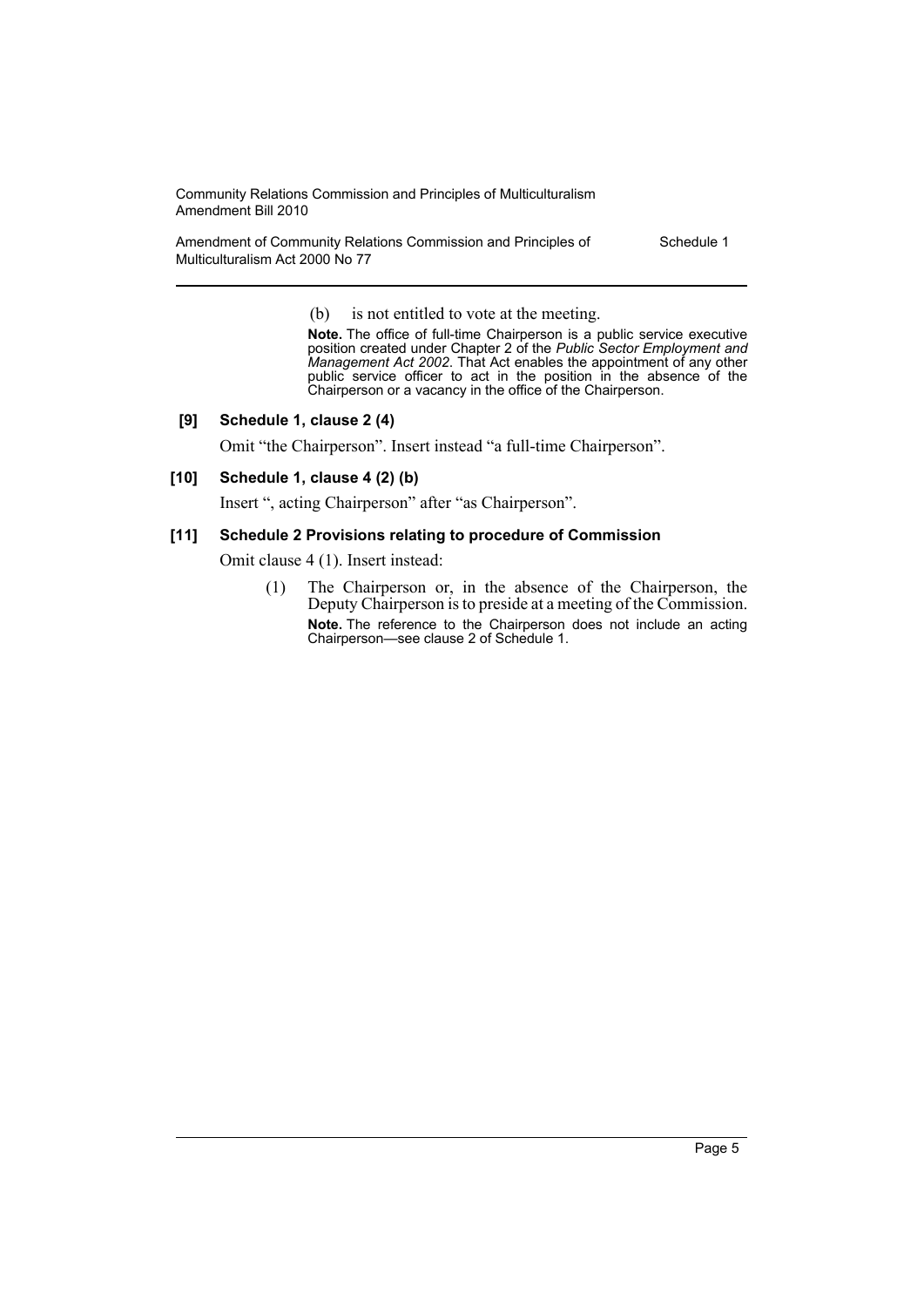Schedule 2 Amendment of other Acts

# <span id="page-6-0"></span>**Schedule 2 Amendment of other Acts**

# **2.1 Anti-Discrimination Act 1977 No 48**

#### **Section 119 General functions of the Board**

Insert after section 119 (1) (a):

(a1) without limiting paragraph (a), carry out investigations, research and inquiries relating to discrimination or racial vilification on the referral of a matter to the Board by the Community Relations Commission,

# **2.2 Health Records and Information Privacy Act 2002 No 71**

#### **Section 17A**

Insert after section 17:

#### **17A Exemption for certain translation services**

The Health Privacy Principles do not apply in respect of health information collected or held by the Community Relations Commission if:

- (a) the information is collected or held by the Commission for the purpose only of translating the information, and
- (b) all documents held by the Commission in which the information is contained are destroyed or returned to the person who submitted the information for translation when the Commission is satisfied that the documents are no longer required for the provision of the translation service, and
- (c) in a case where it is necessary for the information to be given to another person in connection with the provision of the translation service, everything reasonably within the power of the Commission is done to prevent unauthorised disclosure of the information by that other person.